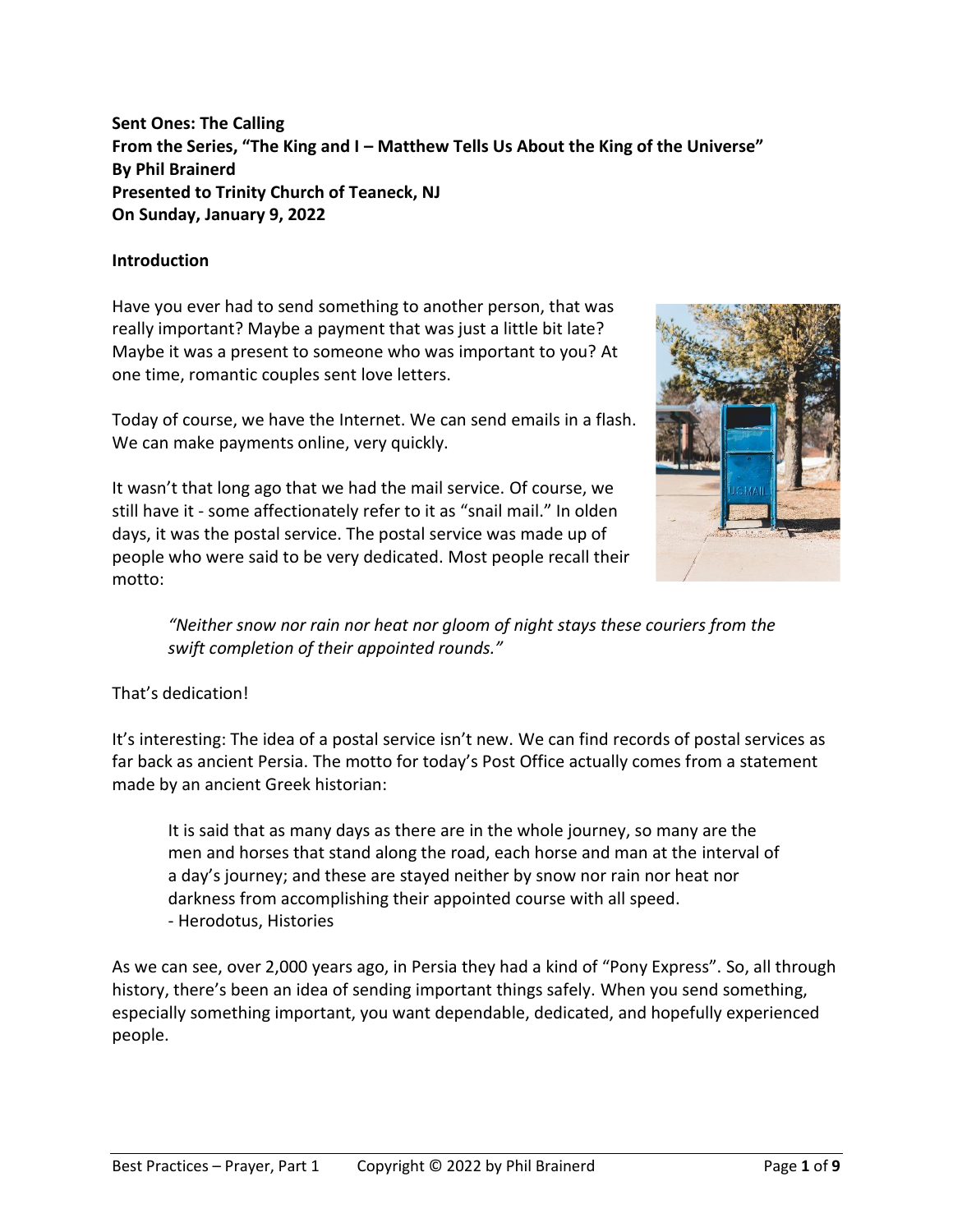We're back in our series, "The King and I – Matthew Tells us About the King of the Universe." We're working our way systematically through the book of Matthew. It turns out, there came a time when Jesus had something important that he wanted to send to others: The gospel. So, when he had something very special and very important to send, he chose a very special and very important group to do it. Much of what those people went through applies to us today.

These were the "sent ones." Today, we're starting a new series to look at these men.

The reason I mentioned the postal service of ancient Persia, is that Jesus probably knew all about how to send important things through the mail. He knew that the world around him chose special people to handle their important parcels. Did he apply the same standards when he chose his special group?

We'll start the series by asking two questions: First, how did Jesus go about choosing these men? Next, we'll ask, who were they? For our first article in this series, we'll focus on the first question: How did Jesus go about choosing them?

We're calling this message: The calling. Let's read about it:

1 Jesus called his twelve disciples to him and gave them authority to drive out impure spirits and to heal every disease and sickness. 2 These are the names of the twelve apostles: first, Simon (who is called Peter) and his brother Andrew; James son of Zebedee, and his brother John; 3 Philip and Bartholomew; Thomas and Matthew the tax collector; James son of Alphaeus, and Thaddaeus; 4 Simon the Zealot and Judas Iscariot, who betrayed him. (Matthew 10:1-4)

The word in verse 2 is "Apostles". That's from a Greek word that means, "Sent ones." Jesus chose these men to be the sent ones - the ones who would take his gospel to the world. What went into this?

## **I. Prayer.**

One of the most important factors in this decision was heavy-duty prayer. Let's look at the way Matthew closed the last chapter:

37 Then he said to his disciples, "The harvest is plentiful but the workers are few. 38 Ask the Lord of the harvest, therefore, to send out workers into his harvest field." (Matthew 9:37-38)

Jesus commanded his disciples to pray that workers be sent into the harvest. It looks like the people whom Jesus commanded to pray were in fact going to be the ones who were sent.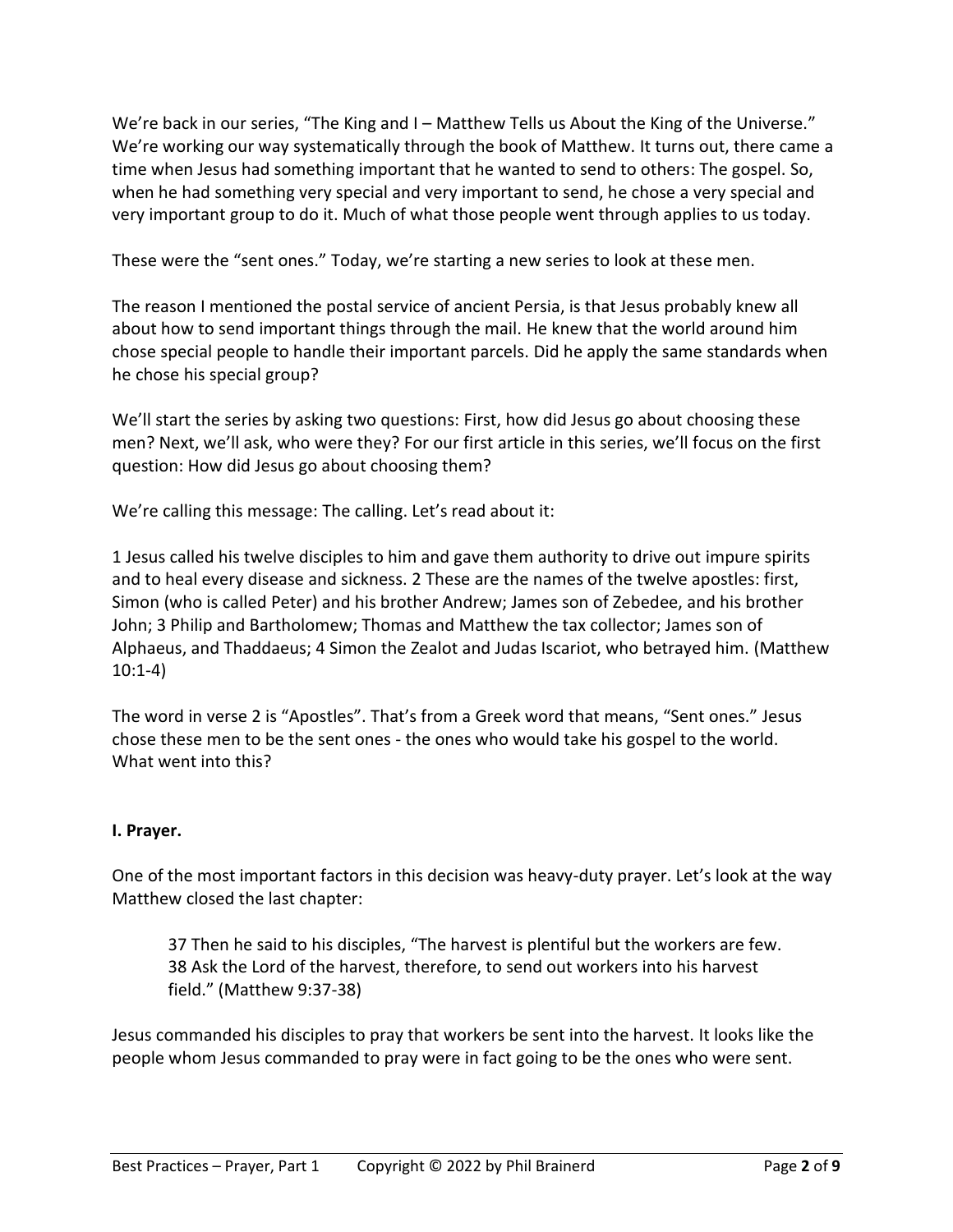Like many of the stories in Matthew, this one also appears in the other gospels. Each of the gospels was written for a different audience, so each says the same things, only with different details and different perspectives.

Here's what Luke says:

12 One of those days Jesus went out to a mountainside to pray, and spent the night praying to God. 13 When morning came, he called his disciples to him and chose twelve of them, whom he also designated apostles. (Luke 6:12-13)

Imagine that! This was a very important decision. So, Jesus went someplace where he could be alone. If he stayed where he was, he would have been surrounded by distractions. He chose a deserted mountainside and there, he began to pray. He prayed so long, that it becomes dark. Luke says Jesus went on from there to spend the whole night praying. Then, only after long intense prayer, did Jesus choose the people who would be sent out with his gospel.

That's a lot of prayer! There's a very obvious application here: When we have an important decision to make, do we pray? This kind of prayer, intense and effective prayer, the kind that we just saw in our Lord, comes from two things: First, it comes from the intense belief that prayer works. Second it comes from intense caring.

Sometimes, we need to ask ourselves: Do we believe that prayer works? Next, we need to ask ourselves, is there something that we care deeply about? If so, do we ask for God's help? Do we pray about it? The more we care, the more intensely we pray.

Jesus cared deeply about his gospel. He cared deeply about the world that needed it. So, his prayer was intense and long. I think we can all grow in these areas. Let's ask God to grant us his Holy Spirit, so we can become more like our Lord Jesus.

So, prayer was a vital part of the choice that Jesus made.

## **II. Preparation**

The next thing we'll see is that this calling required preparation. Our last series in the book of Matthew was called, "What Kind of Man Is This?" Jesus called a number of people to follow him. That was a sort of introduction stage, or novice stage. That group saw Jesus do amazing things. They saw him heal people with terrible maladies: Blindness, leprosy, paralysis, and more. They even saw Jesus raise a young girl from the dead.

They saw Jesus in the midst of a terrible storm. The storm was so bad, they were afraid the boat was going to sink. Jesus made the wind and the waves become still with a simple command.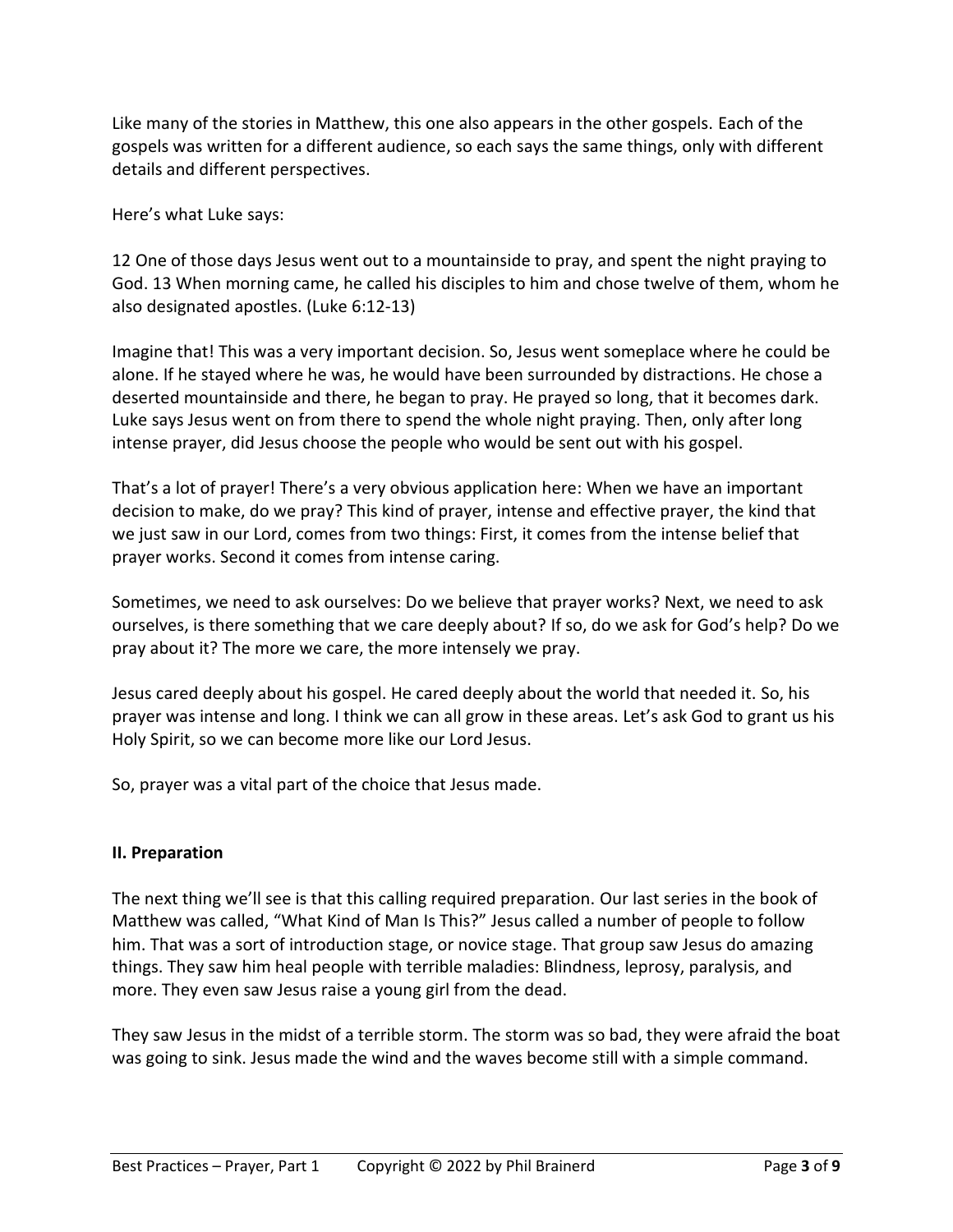They saw Jesus cast out terrible demons - Demons that entered men and gave them supernatural strength. Those possessed men could break iron chains. But those same spirits, too strong for any mortal, cowered in fear before Jesus. He sent them away with a word.

So, the disciples saw great power. But they also saw great character. Jesus healed people because he cared about them. He spoke kindly to them. He touched people who were untouchable. He went out of his way to help people.

At one point, he left a rare feast to visit the home of a man who lost his daughter. The girl was dead. Jesus could have gone at any time. He could have said, "Hey, hang around until after dessert – then we'll get to your kid." But no! Jesus left immediately when he saw a father grieving for his lost child. And then, as we said, he raised her form the dead by simply taking her hand and telling her to get up.

So, Jesus prepared these men. They saw his power. They saw his character. For those things to happen, he had to spend time with them. And we'll see through the rest of Matthew's book that Jesus didn't stop there. Those men followed Jesus for a long time. They watched him teach. They watched him show more power. They watched him show more compassion and love.

From this we see two applications: First, do we prepare people? There's a story I tell every now and then. It's about my first attempt at teaching a group of kids in church. It was way back in 19…something or other. Let's just say it was a long time ago. I was a brand-new Christian. So, I went to the pastor and asked if there was some way I could help in church. He told me that when parents met at the weekly prayer meeting, they sent their kids to the basement for a Bible class. I could teach that class.

So, he handed me a lesson. Then, he sent me down to the room. Prior to that time, I had never worked with children. I was alone with this group. And I found that this was not just any group of kids. One of the kids, a little boy named Mikey, had some developmental issues. He was hyper-active. After a short while, little Mikey started acting up. I had no idea what to do, so this got worse - And worse.

After about an hour the pastor came back. He found me attempting to wrestle little Mikey to the floor. How did the pastor respond? Did he say, "Oh, maybe it was a bad idea to leave a total beginner alone with a group of kids that included a hyper-active kid"? No. He gave me a very disappointed look, shook his head, and shook his finger at me. So, not only did he fail to take responsibility for his mistake, he then blamed me and insulted me.

Now, I'm an idealist. So, I went back and volunteered in other areas of the church. But I know people who would never have volunteered again. In fact, I know people who would have never returned to church.

So, we need to do a better job preparing people for the jobs we ask of them.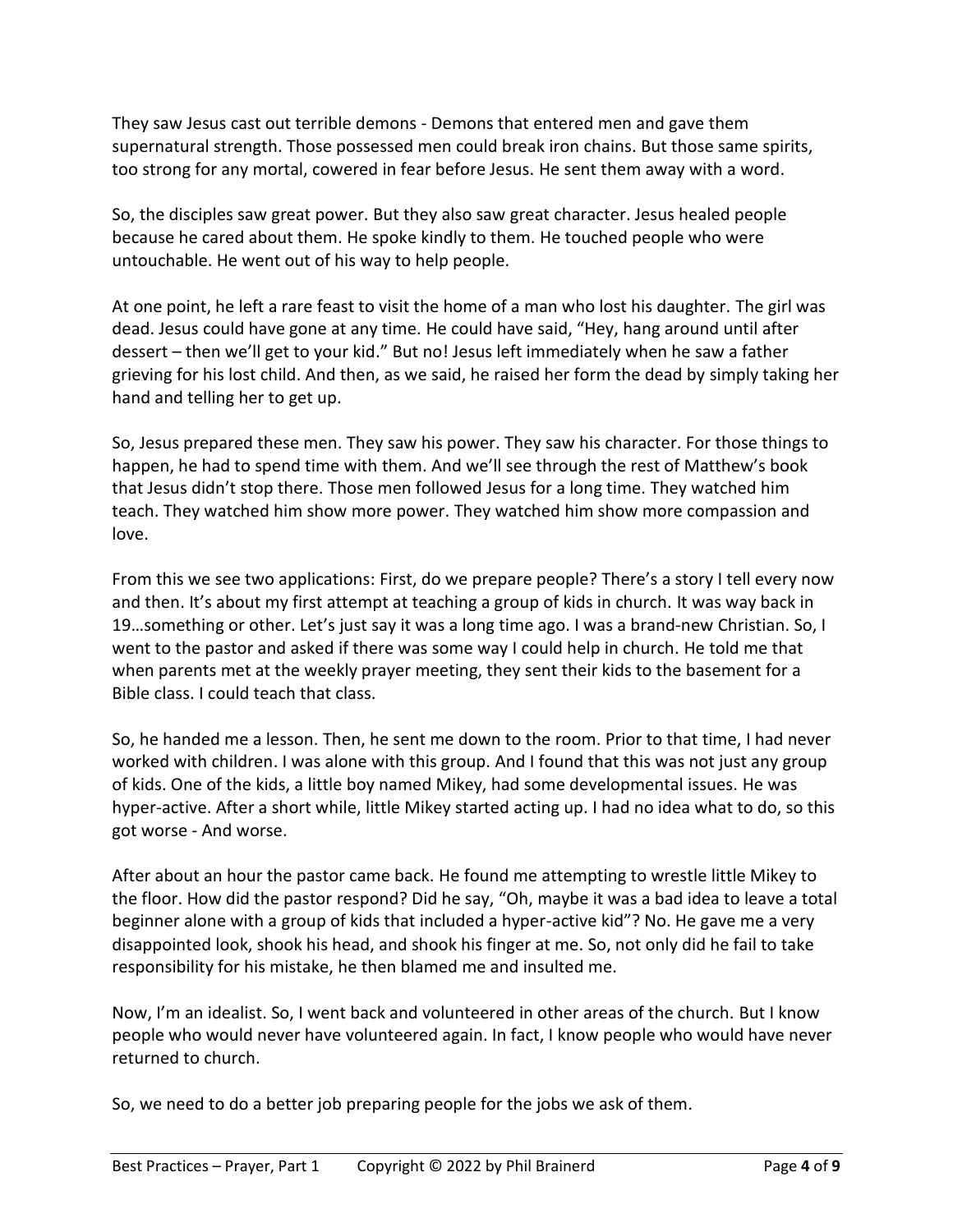Next, Jesus called people to follow him. That meant leaving everything and spending time following him around. So, we have to ask: Do we spend time with Jesus? The way that Jesus prepared these men for a vitally important mission was to spend time with them.

He invited. Some followed. Others did not.

From this, we see a very simple formula:

*The more time you spend with Jesus, the more you learn about him. The more of yourself you give to him, the more of him you receive.*

I appreciate all the people who faithfully attend church. However, for many, it stops there. If we would spend more time with Jesus, we would see a lot more of him. That's time in prayer – time in reading the Scriptures – time reading devotional books - Time spent fellowshipping with other believers. My concern for a long time is that people spend 60 minutes of their week in church. They then spend 60 hours watching TV, videos, movies, cruising the Internet, playing video games, and who knows what else.

Let me repeat: The more time you spend with Jesus, the more you learn about him. The more of yourself you give to him, the more of him you receive.

So, preparation was important.

## **III. Passion**

Next, Jesus called these men with *passion*.

"Jesus called his twelve disciples to him…" (Matthew 10:1)

That word, "called", is special - It's intense. In the original language, this word indicated passion, a sense of importance. It's not like the way we normally call people. We say, "Dinner's ready - Everybody come." People who prepare dinners for others all know how this works: People may respond by coming or they may not.

Jesus issued a call to twelve men. That call indicated strength, and passion. It indicated something really important: Something Jesus cared about deeply. This was not a call to dinner. This was not a call to volunteer for a onetime task. This was a call to a special level of dedication for these men. This was something Jesus was *passionate* about.

In churches, we call to people in different ways. There are those times when we have simple tasks. For example, sometimes, we have a cleaning day. That's one level of call. Some people come, and we appreciate it when they do. It can be fun. Sometimes though, people have truly important reasons for doing something else. We understand that.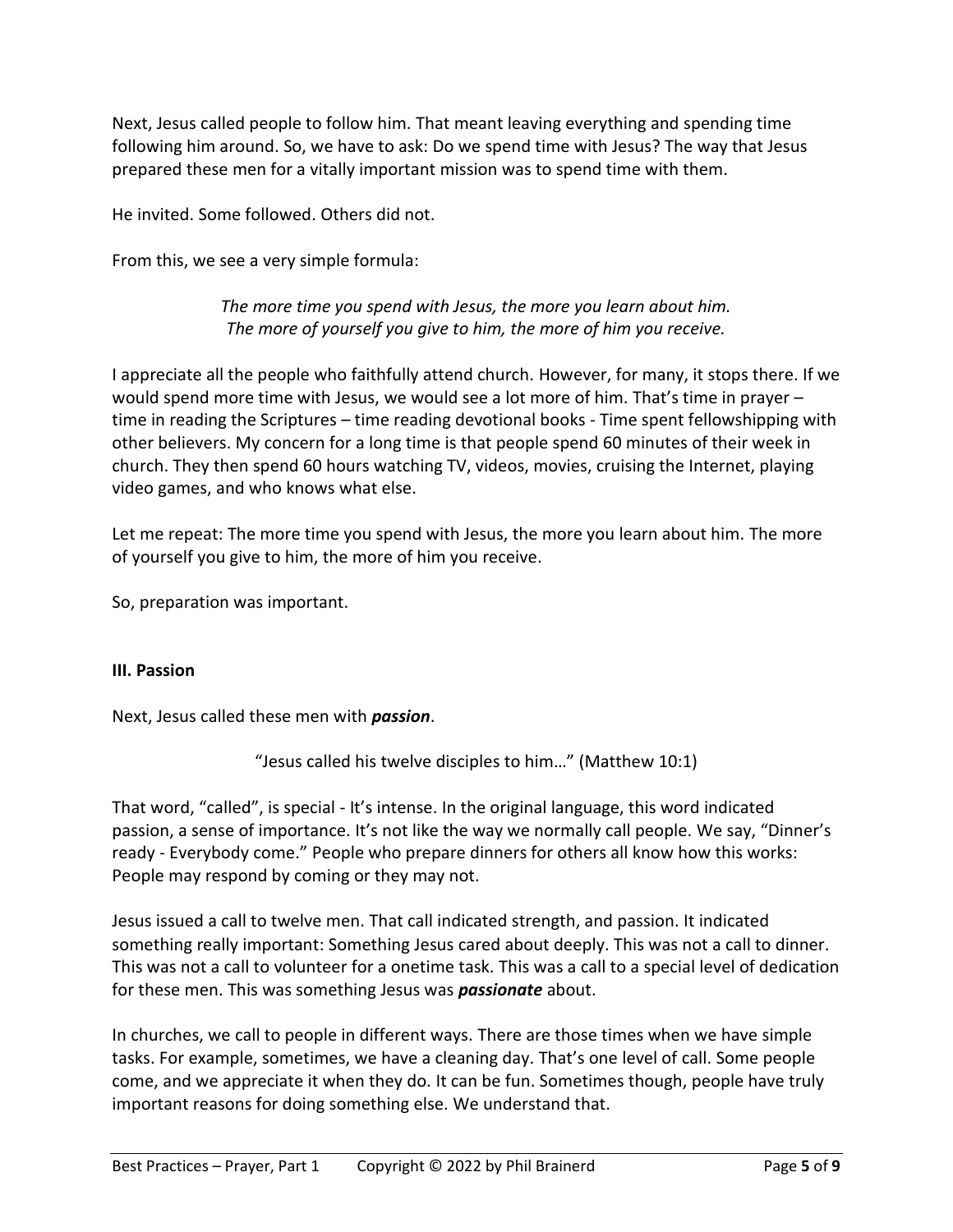Sometimes, Jesus calls to us with a level of importance that we don't always understand. For example, Jesus calls us to be saved from our sins. That is important beyond belief. This is the point where we remind people. All of us have a problem of sin. We have turned away from God. Jesus died on the cross to save us from our sins. He calls to you - With passion. He loves you. Listen to his call. If you have never accepted the free gift of God's love and salvation, contact us (There is some important information at the end of this article).

After that, Jesus calls us all to be his disciples. He doesn't call everyone to the level of the twelve apostles. He doesn't require everyone to leave their homes and their jobs to follow him. For many people, following Jesus and becoming a disciple only requires you to leave behind distracting things in of your life.

If you would like to be a disciple, or if you are one and you'd like to become a better one, again, contact us.

Here's where we ask another question: Are you passionate about Jesus? He's passionate about you!

If you aren't passionate about Jesus, the answer isn't to beat yourself up. The answer isn't to tighten every muscle in your body and shake until something happens. The answer is to pray and ask for God's help.

In our prayer meeting this week, we discussed a prayer made by the apostle Paul. Here it is:

14 For this reason I kneel before the Father, 15 from whom every family in heaven and on earth derives its name. 16 I pray that out of his glorious riches he may strengthen you with power through his Spirit in your inner being, 17 so that Christ may dwell in your hearts through faith. And I pray that you, being rooted and established in love, 18 may have power, together with all the Lord's holy people, to grasp how wide and long and high and deep is the love of Christ, 19 and to know this love that surpasses knowledge—that you may be filled to the measure of all the fullness of God. (Ephesians 3:14-19)

Do you want to understand the power of God? Do you want to understand the love of Christ that surpasses knowledge? Pray! Pray for yourself. Pray for your family. Pray for your church. Pray for everyone you know.

Jesus called twelve men to follow him. He called them with passion.

### **IV. Power**

Next, Jesus equipped his 12 apostles with authority and power.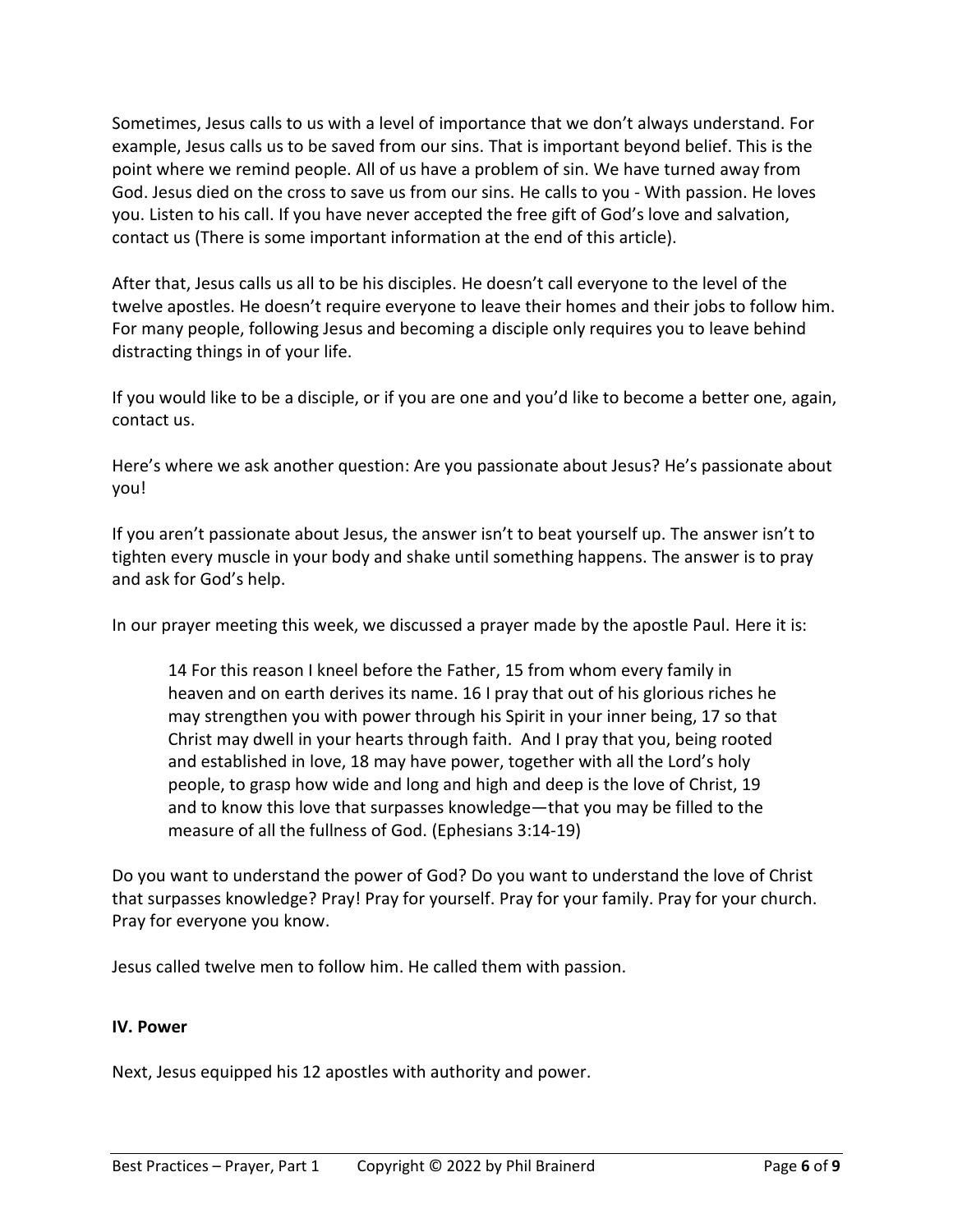Jesus called his twelve disciples to him and *gave them authority to drive out impure spirits and to heal every disease and sickness*. (Matthew 10:1, emphasis mine)

Jesus had authority. He had the power to do amazing things. He shared that authority and power with his special group of sent ones.

We said earlier that much of what happened with these men applies to us today. Some, however, does not. These men were being called to do something very unique and very rare. They had seen the Son of God walking on the earth. And they were being sent out to proclaim his message. This was before there was the officially approved collection of writings that we call the Bible. Nothing exactly like this was ever heard before. And these men would eventually travel to far corners of the known world of their day. So, Jesus had to give them resources unique to their special mission.

Today, we don't have authority and power on that level. There is some discussion about what we would do if we were faced with a demon-possessed person. Perhaps any of us could pray to Jesus and ask him to drive out the evil spirit. Certainly, if someone is sick, we can pray to Jesus and ask for healing. But supernatural healing simply doesn't occur on the scale that it did in the days of Jesus and the following age of the early church.

How about proclaiming the Word of God? That's certainly something that we are authorized to do. Today, we have the completed Bible. Let's share the Gospel of Jesus Christ with the world.

So, this calling of sent ones involved authority and power.

# **IV. Perfection (not)**

We just talked about things that went into the calling of the twelve apostles. Let's talk about something that was NOT part of that call: Perfection These were not perfect men. Let's see why.

## **Slow**

For a start, these men were often a little slow to understand what Jesus was teaching. For example, Jesus often taught in parables. Here's how the apostles reacted after one of them:

15 Peter said, "Explain the parable to us." 16 "Are you still so dull?" Jesus asked them. (Matthew 15:15-16)

These guys weren't the brightest bulbs in the pack. It took them a while to catch the teaching style Jesus used.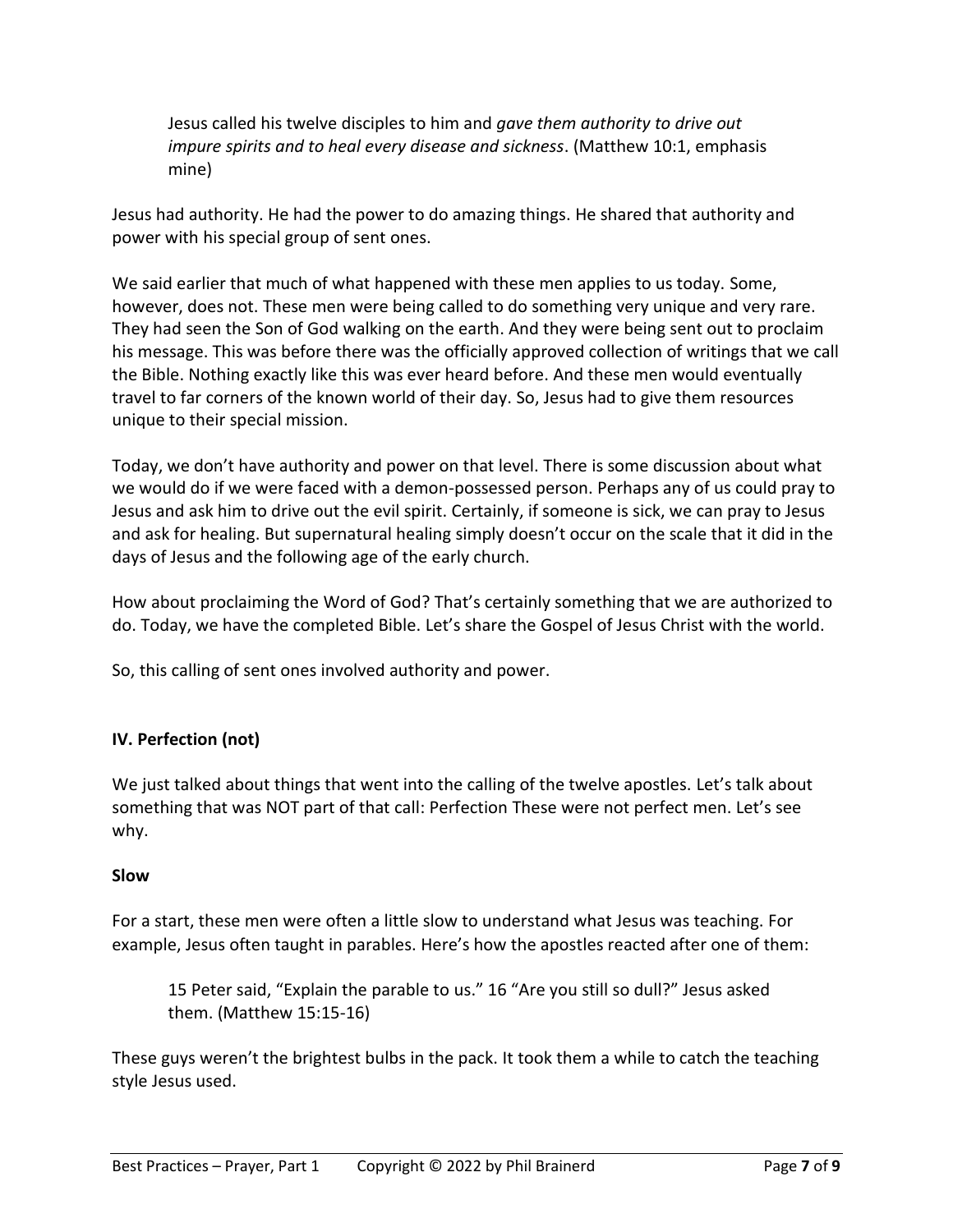### **Prideful**

Next, Jesus valued humility. These men were often just the opposite. They were pompous and prideful.

33 They came to Capernaum. When he was in the house, he asked them, "What were you arguing about on the road?" 34 But they kept quiet because on the way they had argued about who was the greatest. (Mark 9:33-34)

Among followers of Jesus, the question is not, who is the greatest. Jesus is the greatest. Jesus had to explain to these men that the question is, who is the least. In other words, who is most willing to serve others.

The list goes on. These men often failed at the challenges that were placed before them.

Again, we mentioned that ancient people had postal services - And Jesus likely knew all about those things. Earthly postal services involve dedicated, competent people. Why did Jesus call twelve men who were often times much less? Here's why:

## *Jesus doesn't call people based on their earthly gifts and accomplishments. Jesus calls people based on what they can become if they will give themselves over to him.*

Let's pull this all together.

### **Conclusion**

Two thousand years ago, Jesus Christ had something very important to share with the world: His gospel. When the world chooses people to send things, they often choose highly gifted and dedicated people. Jesus didn't do this. He chose 12 very imperfect men. He prepared them. He spent time with them. He showed them his power, his character, and his passion. And they became his apostles: his sent ones.

In the end, these men were changed into people equipped to share the most important message the world has ever known: The gospel of Jesus Christ. Today, God doesn't give people the same level of power and authority that he gave the disciples, the sent one. But he still calls to us. He invites us to follow him. He doesn't call based on any good thing we have done. He doesn't call based on any earthly gift we think we possess. He calls based on what he can do with people when they're willing to give themselves over to him.

Friends, God calls to you. Follow him. Let him change you into a sent one.